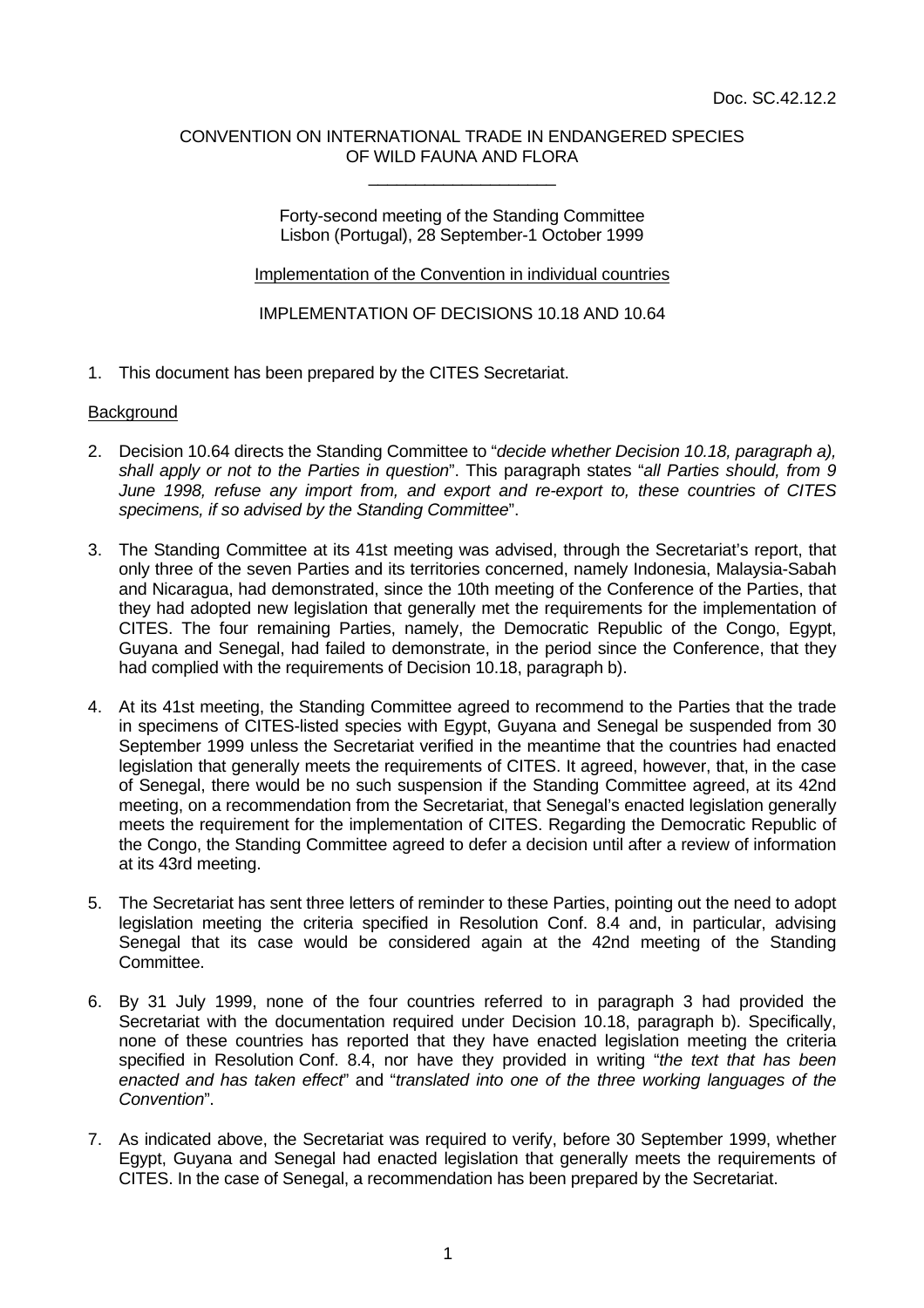# EGYPT

- 8. Since the adoption of Law No. 4 of 1994, the Government of Egypt has not adopted new legislation for the implementation of CITES. At the 41st meeting of the Standing Committee, the representative of Egypt reported that his government was undertaking measures to improve the implementation of CITES, that the new structure of the ministry would be in place within 12 months, and that a working group was currently drafting a new law.
- 9. On 10 March 1999, the Secretariat wrote to the Management Authority of Egypt informing it of the decision taken at the 41st meeting of the Standing Committee. On 26 July 1999, the Secretariat received from the Permanent Mission of Egypt to the United Nations a copy translated into English of Ministerial Decree N° 843/1999.
- 10. Unfortunately, this decree does not meet the requirements for the implementation of the Convention. The decree only establish four committees to be formed to implement CITES. The national committee is assisted by the Scientific Committees and the Management Committee and a special unit under the name of the Egyptian Standing Committee for CITES was also created.
- 11. The Government of Egypt still needs to adopt a law that regulates import, export and re-export of live and dead animals and plants of all species listed in Appendices I, II and III of CITES as well as parts and derivatives thereof. This law should specify punishable offences and include penalties in case of violation of the Convention and provisions for confiscation of the CITES specimens involved. It appears, therefore, that the national legislation of Egypt still does not meet the requirements of the Convention.
- 12. Consequently, unless it receives the required documentation before 30 September 1999, the Secretariat will issue a Notification to the Parties on that date, informing them of the Standing Committee's recommendation that Parties should not issue permits and certificates for trade to Egypt and should refuse to accept documents issued by Egypt, effective immediately, until further notice.

## GUYANA

- 13. In spite of the significant assistance given to Guyana by the Secretariat (e.g. the preparation of a model law) and by the United States of America (i.e. consultancies, support of the embassy in Turkeyen), the government has not adopted legislation that generally meets the requirements for the implementation of the Convention.
- 14. By 30 July 1999, the Secretariat had not received any information about the submission of any legislation to the National Assembly or other legislative body of Guyana.
- 15. However, it has received a draft of Regulations for the Wildlife Trade. The Proposed Regulations for the Wildlife Trade do not meet the requirements for the implementation of the Convention. The draft only covers export of wildlife from Guyana. In addition, it does not state that all species listed in the appendices of CITES, as well as parts and derivatives of all animals and plants, are covered by the law.
- 16. The Government of Guyana still needs to adopt a law that regulates import and re-export of live and dead animals and plants of all species listed in Appendices I, II and III of CITES as well as parts and derivatives thereof. This law should specify punishable offences and include penalties in case of violation of the Convention and provisions for confiscation of the CITES specimens involved.
- 17. Consequently, unless it receives the required documentation before 30 September 1999, the Secretariat will issue a Notification to the Parties on that date, informing them of the Standing Committee's recommendation that Parties should not issue permits and certificates for trade to